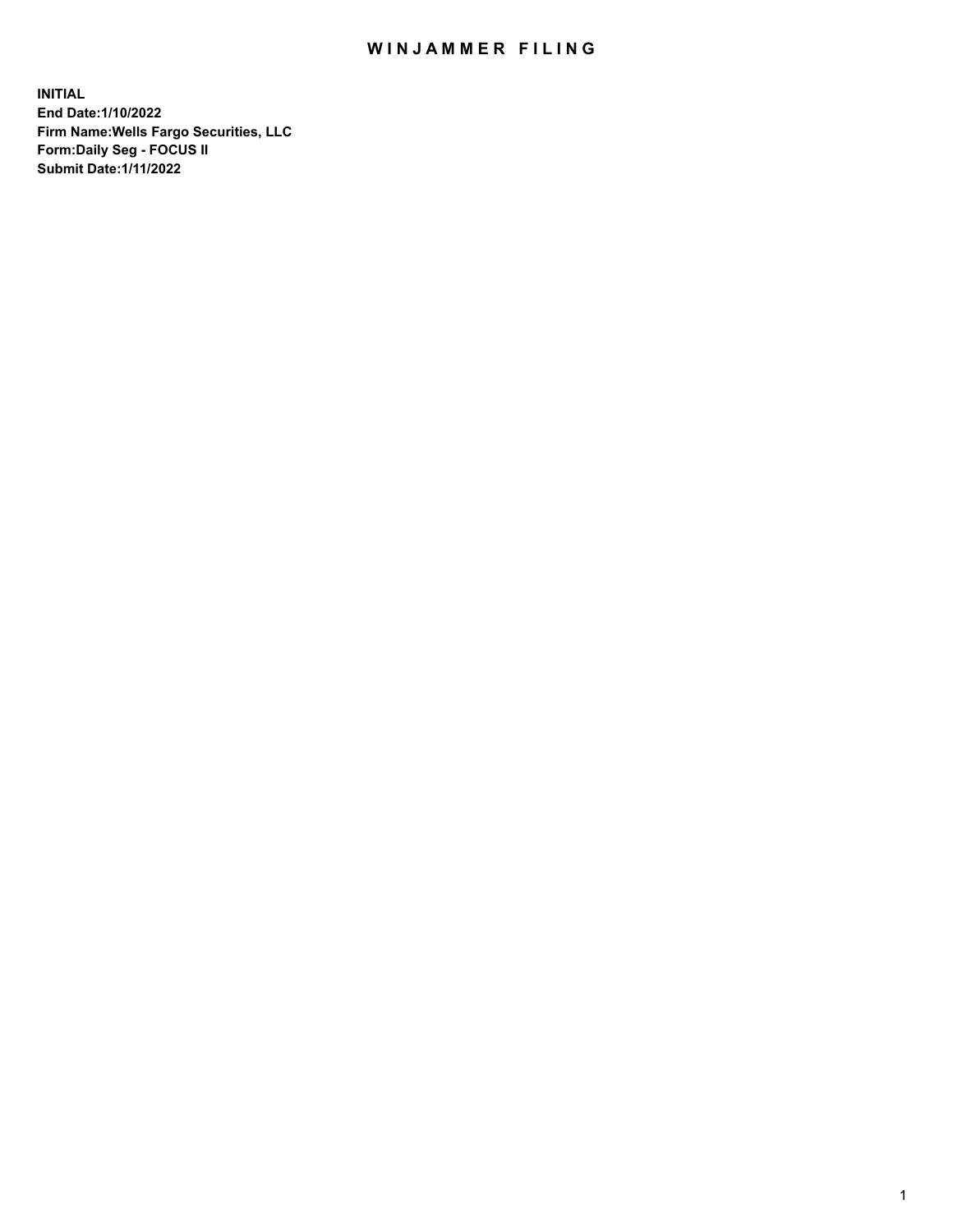**INITIAL End Date:1/10/2022 Firm Name:Wells Fargo Securities, LLC Form:Daily Seg - FOCUS II Submit Date:1/11/2022 Daily Segregation - Cover Page**

| Name of Company                                                                                                                                                                                                                                                                                                                | <b>Wells Fargo Securities LLC</b>                          |
|--------------------------------------------------------------------------------------------------------------------------------------------------------------------------------------------------------------------------------------------------------------------------------------------------------------------------------|------------------------------------------------------------|
| <b>Contact Name</b>                                                                                                                                                                                                                                                                                                            | <b>James Gnall</b>                                         |
| <b>Contact Phone Number</b>                                                                                                                                                                                                                                                                                                    | 917-699-6822                                               |
| <b>Contact Email Address</b>                                                                                                                                                                                                                                                                                                   | james.w.gnall@wellsfargo.com                               |
| FCM's Customer Segregated Funds Residual Interest Target (choose one):<br>a. Minimum dollar amount: ; or<br>b. Minimum percentage of customer segregated funds required:% ; or<br>c. Dollar amount range between: and; or<br>d. Percentage range of customer segregated funds required between:% and%.                         | 115,000,000<br>$\underline{\mathbf{0}}$<br>00<br>00        |
| FCM's Customer Secured Amount Funds Residual Interest Target (choose one):<br>a. Minimum dollar amount: ; or<br>b. Minimum percentage of customer secured funds required:%; or<br>c. Dollar amount range between: and; or<br>d. Percentage range of customer secured funds required between: % and %.                          | 30,000,000<br><u>0</u><br>0 <sub>0</sub><br>0 <sub>0</sub> |
| FCM's Cleared Swaps Customer Collateral Residual Interest Target (choose one):<br>a. Minimum dollar amount: ; or<br>b. Minimum percentage of cleared swaps customer collateral required:% ; or<br>c. Dollar amount range between: and; or<br>d. Percentage range of cleared swaps customer collateral required between:% and%. | 340,000,000<br>$\underline{\mathbf{0}}$<br>00<br><u>00</u> |

Attach supporting documents CH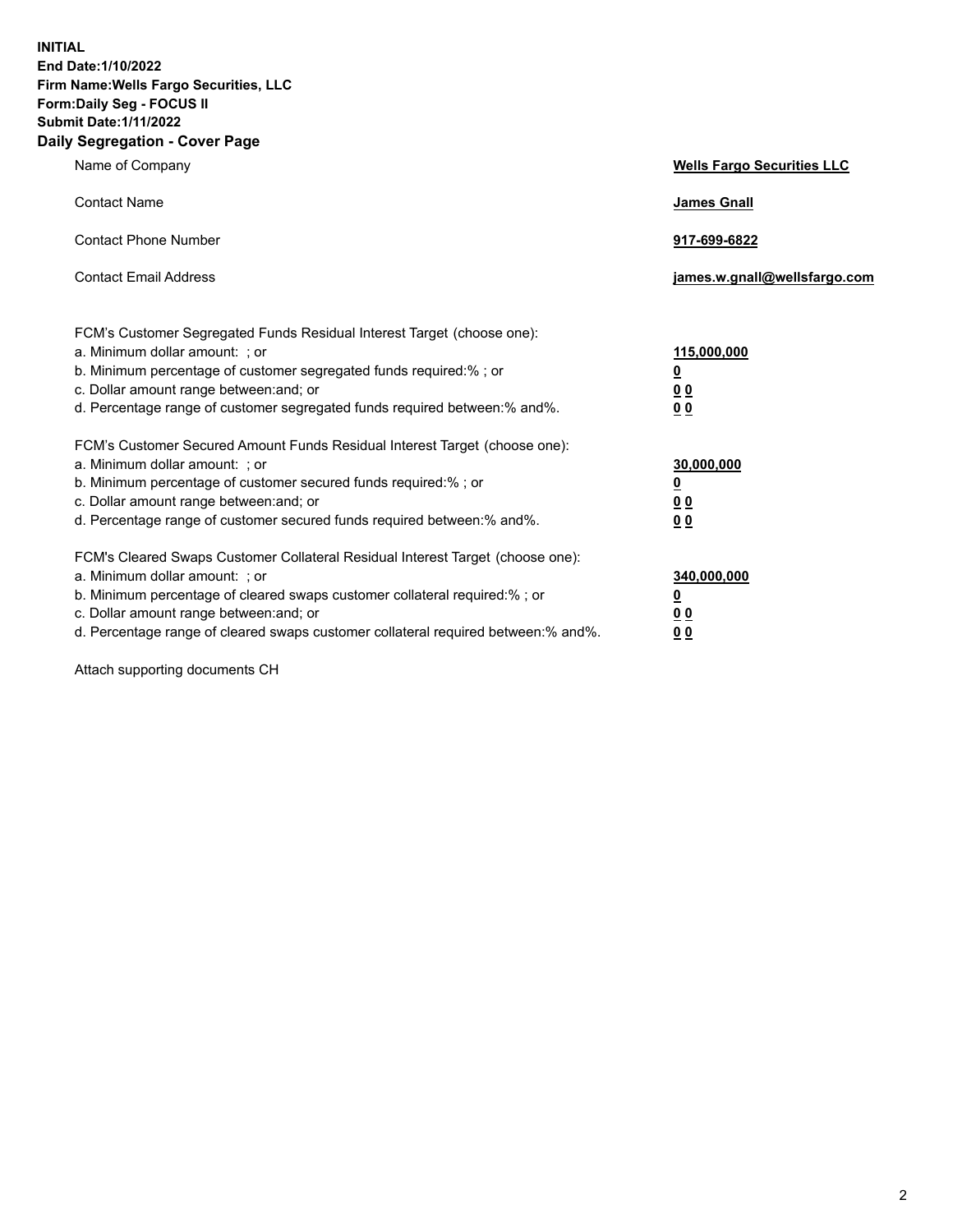**INITIAL End Date:1/10/2022 Firm Name:Wells Fargo Securities, LLC Form:Daily Seg - FOCUS II Submit Date:1/11/2022 Daily Segregation - Secured Amounts**

## Foreign Futures and Foreign Options Secured Amounts Amount required to be set aside pursuant to law, rule or regulation of a foreign government or a rule of a self-regulatory organization authorized thereunder **0** [7305] 1. Net ledger balance - Foreign Futures and Foreign Option Trading - All Customers A. Cash **149,326,781** [7315] B. Securities (at market) **189,155,434** [7317] 2. Net unrealized profit (loss) in open futures contracts traded on a foreign board of trade **30,230,572** [7325] 3. Exchange traded options a. Market value of open option contracts purchased on a foreign board of trade **3,184** [7335] b. Market value of open contracts granted (sold) on a foreign board of trade **0** [7337] 4. Net equity (deficit) (add lines 1. 2. and 3.) **368,715,971** [7345] 5. Account liquidating to a deficit and account with a debit balances - gross amount **3,454,367** [7351] Less: amount offset by customer owned securities **-3,453,283** [7352] **1,084** [7354] 6. Amount required to be set aside as the secured amount - Net Liquidating Equity Method (add lines 4 and 5) **368,717,055** [7355] 7. Greater of amount required to be set aside pursuant to foreign jurisdiction (above) or line 6. **368,717,055** [7360] FUNDS DEPOSITED IN SEPARATE REGULATION 30.7 ACCOUNTS 1. Cash in banks A. Banks located in the United States **44,764,013** [7500] B. Other banks qualified under Regulation 30.7 **4,409,086** [7520] **49,173,099** [7530] 2. Securities A. In safekeeping with banks located in the United States **139,405,747** [7540] B. In safekeeping with other banks qualified under Regulation 30.7 **0** [7560] **139,405,747** [7570] 3. Equities with registered futures commission merchants A. Cash **28,415,292** [7580] B. Securities **59,753,288** [7590] C. Unrealized gain (loss) on open futures contracts **13,298,436** [7600] D. Value of long option contracts **3,184** [7610] E. Value of short option contracts **0** [7615] **101,470,200** [7620] 4. Amounts held by clearing organizations of foreign boards of trade A. Cash **0** [7640] B. Securities **0** [7650] C. Amount due to (from) clearing organization - daily variation **0** [7660] D. Value of long option contracts **0** [7670] E. Value of short option contracts **0** [7675] **0** [7680] 5. Amounts held by members of foreign boards of trade A. Cash **-12,690,637** [7700] B. Securities **180,079,164** [7710] C. Unrealized gain (loss) on open futures contracts **20,296,875** [7720] D. Value of long option contracts **0** [7730] E. Value of short option contracts **0** [7735] **187,685,402** [7740] 6. Amounts with other depositories designated by a foreign board of trade **0** [7760] 7. Segregated funds on hand **0** [7765] 8. Total funds in separate section 30.7 accounts **477,734,448** [7770] 9. Excess (deficiency) Set Aside for Secured Amount (subtract line 7 Secured Statement Page 1 from Line 8) **109,017,393** [7380] 10. Management Target Amount for Excess funds in separate section 30.7 accounts **30,000,000** [7780] 11. Excess (deficiency) funds in separate 30.7 accounts over (under) Management Target **79,017,393** [7785]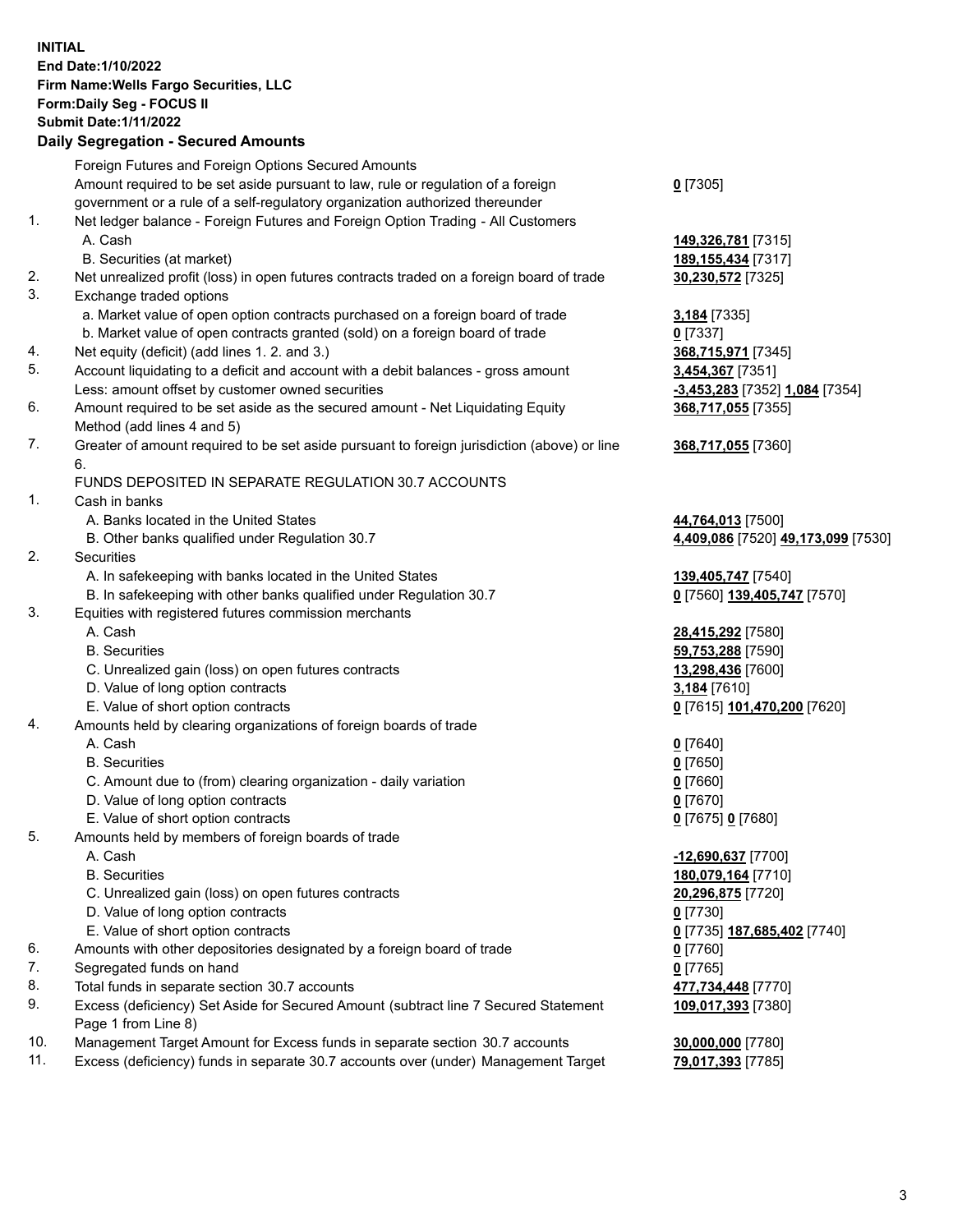**INITIAL End Date:1/10/2022 Firm Name:Wells Fargo Securities, LLC Form:Daily Seg - FOCUS II Submit Date:1/11/2022 Daily Segregation - Segregation Statement** SEGREGATION REQUIREMENTS(Section 4d(2) of the CEAct) 1. Net ledger balance A. Cash **2,947,850,488** [7010] B. Securities (at market) **2,112,656,087** [7020] 2. Net unrealized profit (loss) in open futures contracts traded on a contract market **210,948,663** [7030] 3. Exchange traded options A. Add market value of open option contracts purchased on a contract market **1,088,660,985** [7032] B. Deduct market value of open option contracts granted (sold) on a contract market **-1,057,345,068** [7033] 4. Net equity (deficit) (add lines 1, 2 and 3) **5,302,771,155** [7040] 5. Accounts liquidating to a deficit and accounts with debit balances - gross amount **47,613,552** [7045] Less: amount offset by customer securities **-47,513,726** [7047] **99,826** [7050] 6. Amount required to be segregated (add lines 4 and 5) **5,302,870,981** [7060] FUNDS IN SEGREGATED ACCOUNTS 7. Deposited in segregated funds bank accounts A. Cash **189,945,741** [7070] B. Securities representing investments of customers' funds (at market) **710,253,962** [7080] C. Securities held for particular customers or option customers in lieu of cash (at market) **132,232,194** [7090] 8. Margins on deposit with derivatives clearing organizations of contract markets A. Cash **2,662,194,048** [7100] B. Securities representing investments of customers' funds (at market) **149,351,163** [7110] C. Securities held for particular customers or option customers in lieu of cash (at market) **1,980,423,893** [7120] 9. Net settlement from (to) derivatives clearing organizations of contract markets **-98,920,004** [7130] 10. Exchange traded options A. Value of open long option contracts **1,088,660,985** [7132] B. Value of open short option contracts **-1,057,345,068** [7133] 11. Net equities with other FCMs A. Net liquidating equity **0** [7140] B. Securities representing investments of customers' funds (at market) **0** [7160] C. Securities held for particular customers or option customers in lieu of cash (at market) **0** [7170] 12. Segregated funds on hand **0** [7150] 13. Total amount in segregation (add lines 7 through 12) **5,756,796,914** [7180] 14. Excess (deficiency) funds in segregation (subtract line 6 from line 13) **453,925,933** [7190] 15. Management Target Amount for Excess funds in segregation **115,000,000** [7194] 16. Excess (deficiency) funds in segregation over (under) Management Target Amount **338,925,933** [7198]

Excess